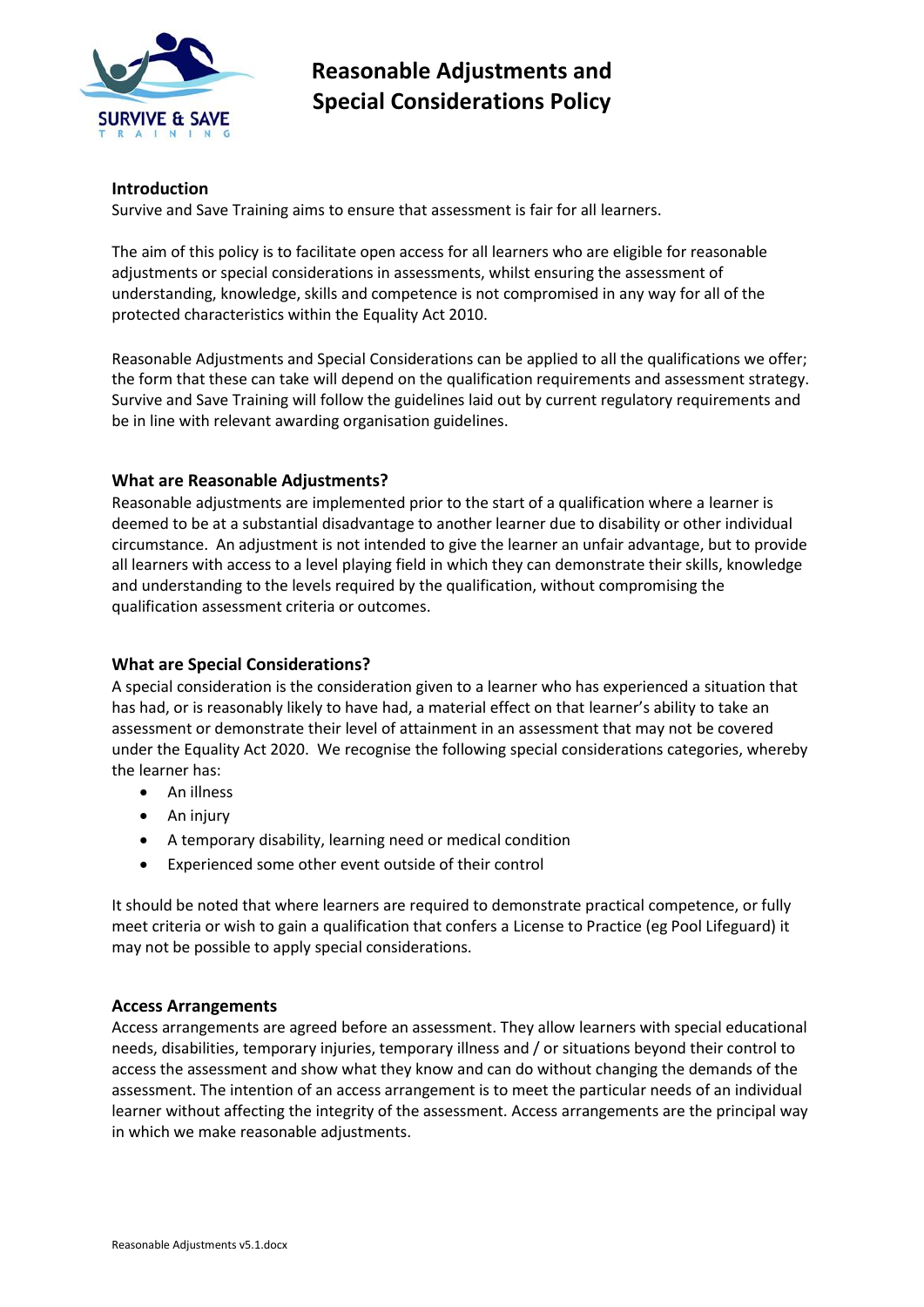

## **General Principles for Reasonable Adjustments:**

- Reasonable adjustments are arrangements that are approved before the assessment to enable learners who might not otherwise be able to do so, to demonstrate their level of understanding and/or competence.
- A reasonable adjustment may be unique to the individual learner and may not be included in the list of access arrangements within this policy. Whether an adjustment will be considered reasonable will depend on a number of factors which will include, but are not limited to:
	- o The needs of the Learner
	- o The effectiveness of the adjustment
	- o The cost of the adjustment
	- o The likely impact of the adjustment upon the learner and other learners
- Reasonable adjustments must not give the learner an unfair advantage over other learners.
- Reasonable adjustments must not compromise the quality, integrity and validity of the qualification.
- A reasonable adjustment will not be approved if it:
	- o Involves unreasonable costs to Survive and Save Training
	- o Involves unreasonable timeframes
	- o Effects the integrity of the assessment

This is because the adjustment is not "reasonable".

• In certain circumstances requests for reasonable adjustments need to be referred to the Awarding Organisation for consideration and approval.

#### **Considerations in applying Reasonable Adjustments and Special Considerations:**

- Reasonable adjustments and special consideration arrangements are available to ensure all learners receive recognition of their achievement providing there is evidence that the equity, validity and reliability of the assessments can be assured. These arrangements are not used to make assessments easier for learners or give learners a head start and should not disadvantage other learners.
- In granting a reasonable adjustment or special consideration Survive and Save Training needs to ensure that:
	- o Access arrangements have provided the learner with the opportunity to demonstrate their attainment
	- $\circ$  The access arrangement compensates for any disadvantage imposed by the disability or difficulty but does not disadvantage other learners
	- o The assessments were rigorous and fair
	- $\circ$  The assessment activity is valid and is measurable against the assessment criteria
	- o Assessment results are reliable
	- Survive and Save Training may reject requests in situations as follows:
		- $\circ$  The access arrangement would invalidate the assessment requirements set out in the qualification specification
		- $\circ$  The content and delivery of the chosen course of study would prevent the learner from fulfilling a major section of the course affecting the assessment requirements
		- o The learner would be given an unfair advantage compared to other learners for whom an access arrangement has not been granted
- In certain circumstances requests for reasonable adjustments and special considerations need to be referred to the Awarding Organisation for approval.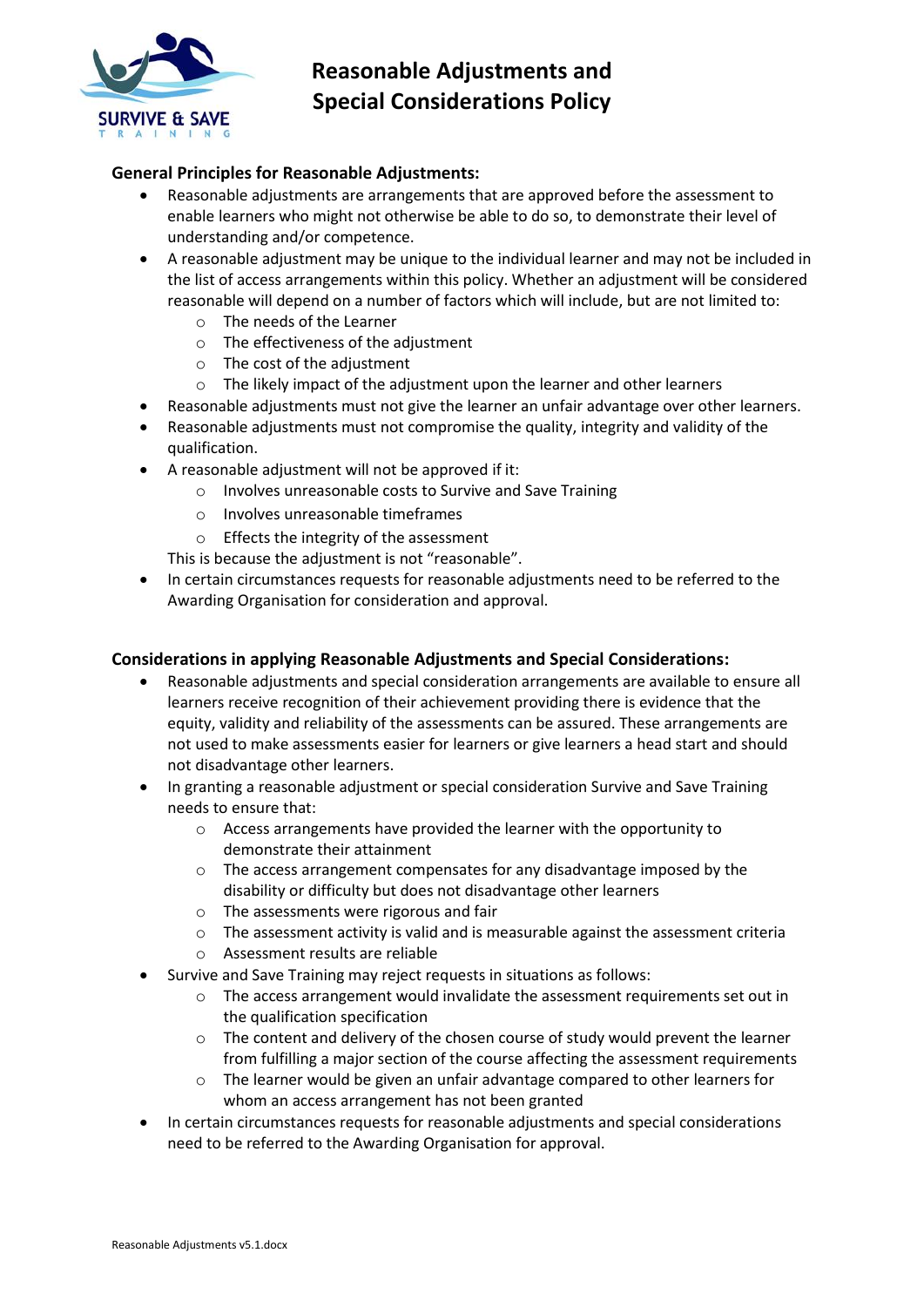

## **Applying Reasonable Adjustments to Internal Assessments**

- Internal assessment refers to any assessment tasks or activities including practical teaching required to show that the stated outcomes for the qualification have been met. An example of a qualification where internal assessment takes place is SEQ Level 2 Teaching Swimming.
- The learner has a responsibility to raise issues related to reasonable adjustments before a course commences or as soon in the course as the need for such adjustments are identified. Survive and Save Training's application form asks for details of any reasonable adjustments/additional needs and encourages learners to identify any known difficulties that may fall within the scope of this policy.
- The learner should provide Survive and Save Training any relevant documents to support their application for reasonable adjustments.
- Any request made for reasonable adjustments will be discussed with the learner to ensure that they are suitable and does not affect the integrity of the qualification.
- Where the reasonable adjustment requested is in line with those contained in the access table at the end of this policy it will usually be approved. This will also take in to account the flexible nature of the course and the assessment timeframe. Assessment on these courses can be carried out at any reasonable time within the validity of period of the learner's qualification registration period.
- Where a reasonable adjustment request is outside of those listed in the access tables it will be referred to the relevant Awarding Organisation for guidance and potentially approval.

### **Applying Special Consideration to Internal Assessments**

- Access arrangements for special considerations can be applied to learners for the following categories:
	- o An illness
	- $\circ$  An injury
	- o A temporary disability, learning need or medical condition
- The timing of these assessments are flexible allowing learners to progress at a rate that is appropriate to their ability as long as they achieve within the registration period. If a learner is too ill to complete an assessment, alternative timings can be offered by arrangement with Survive and Save Training as long as completion is within the learner's registration period.
- If assessment completion will be outside the learner's registration period an application for special considerations will be made to the relevant Awarding Organisation.
- Where a special consideration request is outside of those listed in the access table it will be referred to the relevant Awarding Organisation for guidance and potentially approval.

#### **Applying Reasonable Adjustments and Special Consideration to Other Assessments**

- These are assessments for qualifications that are completed externally by assessors independent of course trainer/tutor for example, SEQ Level 3 Swim Coordinator and RLSS NPLQ.
- For **SEQ** qualifications applications for reasonable adjustments and special considerations must made via Survive and Save Training to the Awarding Organisation prior to the commencement of the course. No reasonable adjustments or special considerations can be applied until confirmation has been received by the Awarding Organisation.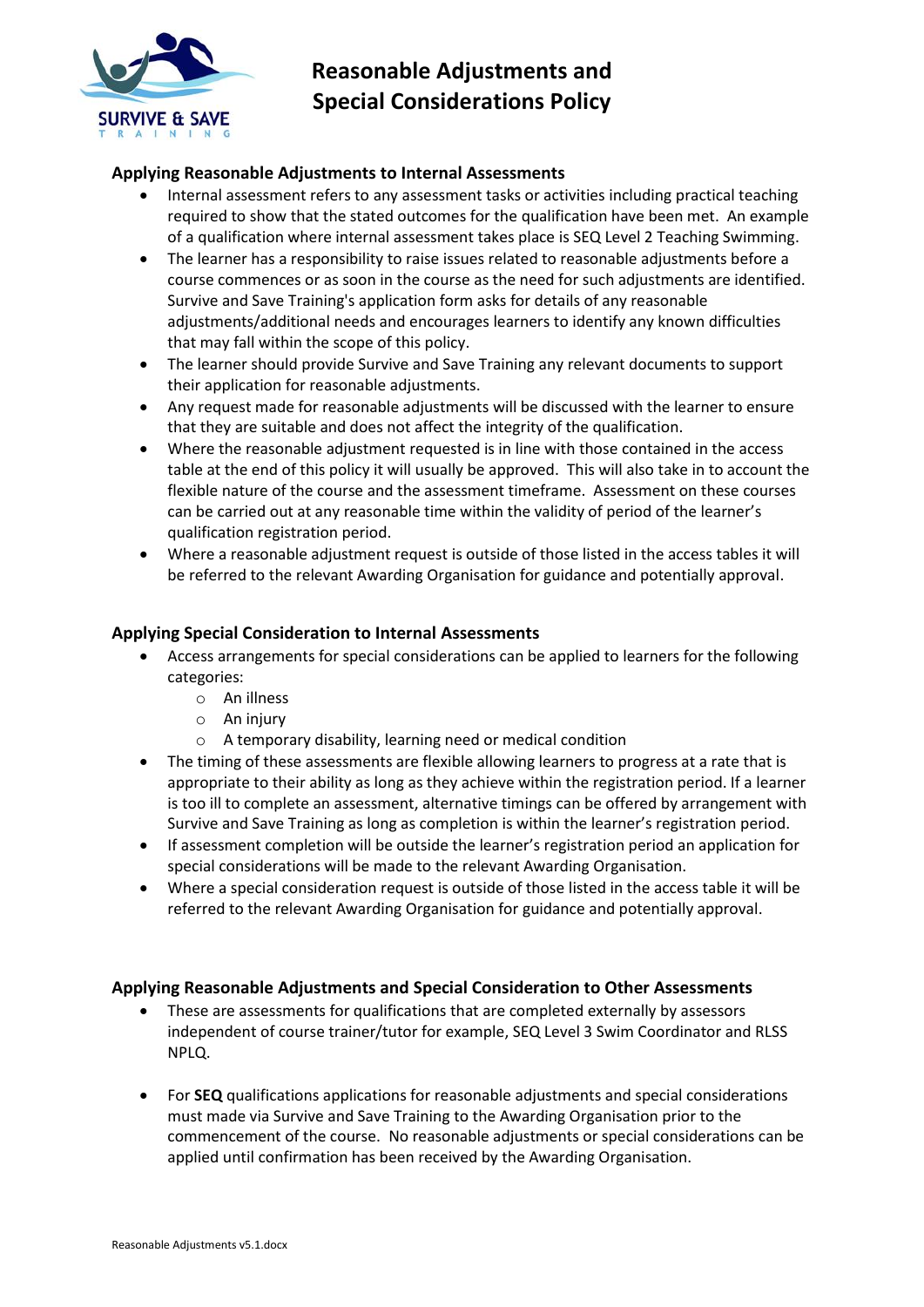

- For **RLSS** qualifications applications for reasonable adjustments must be made prior to the course.
- Any request made for reasonable adjustments will be discussed with the learner to ensure that they are suitable and do not affect the integrity of the qualification.
- Where the reasonable adjustment requested is in line with those contained in the access table at the end of this policy it will usually be approved.
- Where a reasonable adjustment request is outside of those listed in the access table it will be referred to the Awarding Organisation for guidance and potentially approval.
- Assessments for RLSS qualifications usually take place at a the end of a course. Where a learner needs to apply for a special consideration this must be made to Survive and Save Training within 3 days of the assessment completion detailing:
	- o Learner name and contact details
	- o Course attended and dates
	- o Nature/details of request
	- o Any supporting documents
- The application will be forwarded to the relevant awarding organisation for consideration.
- The results of the application will usually be available within 10 days of receipt by the Awarding Organisation, but for complex applications this may take longer.
- It is important to note that a successful application for special considerations will not necessarily alter the result of the assessment.
- A full copy of the RLSS/IQL Policy is available from<https://www.rlss.org.uk/policies> or they can be contacted a[t compliance@iql.org.uk](mailto:compliance@iql.org.uk)

#### **Appeals**

If you wish to appeal against a decision to decline a request for an access arrangement for a reasonable adjustment or special consideration, you should refer to the company's Appeals Policy.

Contact Details:

The Director Survive and Save Training Ltd 37 Lankers Drive North Harrow Middlesex HA2 7PA mailto: [enquiry@surviveandsave-training.org](mailto:enquiry@surviveandsave-training.org)

Approval Date: October 2021 Review Date: December 2022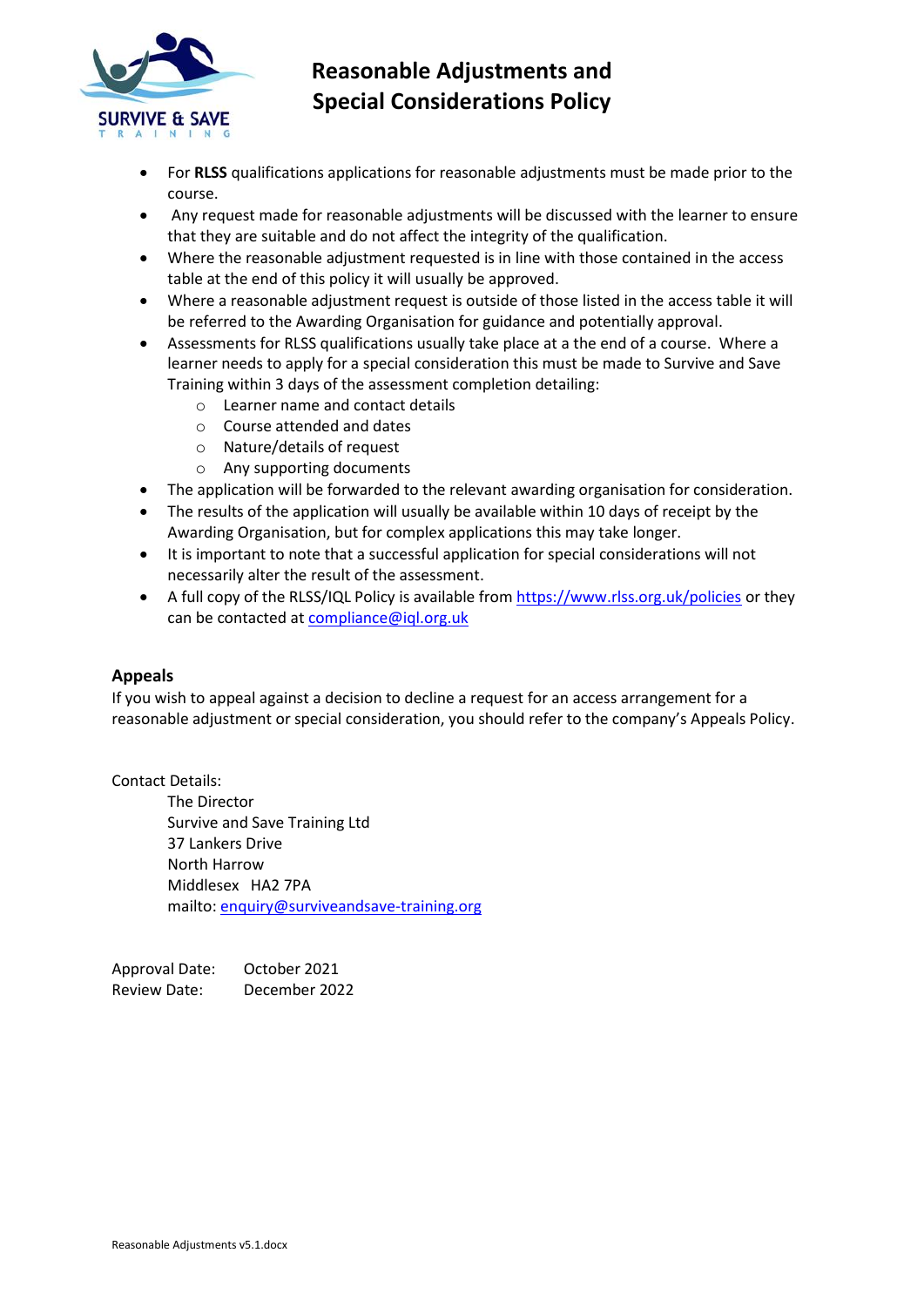

## **Approved Access Arrangements**

#### **Table 1 SEQ Approved Access Arrangements**

| <b>Access Type</b>                                      | <b>Practical Skills</b> | Projects      | Knowledge<br><b>Tasks</b> | Professional<br><b>Discussions</b> |
|---------------------------------------------------------|-------------------------|---------------|---------------------------|------------------------------------|
| <b>Physical Environment</b>                             | All                     | All           | All                       | All                                |
| Personal support worker                                 | 1,4,5,6,7,10,11         |               |                           |                                    |
| Coloured overlays / low<br>vision aids                  |                         | 1,7,11        | 1,7,11                    |                                    |
| Assessment material in an<br>enlarged format or Braille |                         | 1,7,11        | 1,7,11                    |                                    |
| British Sign Language (BSL)<br>Interpreter*/**          | 6                       | 6             | 6                         | 6                                  |
| Reader*/**                                              |                         | 1,6,7,8,11    | 1,6,7,8,11                | 1,6,7,8,11                         |
| Assistive software /<br>assistive technology            |                         | 1,5,6,7,10,11 | 1,5,6,7,10, 11            | 1,5,6,7,10,11                      |
| <b>Electronic submissions</b>                           |                         | All           | All                       | All                                |
| Dictation software that<br>produces a hard copy         |                         | 1,5,6,7,10,11 | 1,5,6,7,10, 11            | 1,5,6,7,10,11                      |
| Practical Assistant*                                    | 3,5,9,10,11             |               |                           |                                    |
| Prompter*                                               | 1,11                    |               |                           |                                    |
| Scribe*                                                 |                         | 1,5,7,8,10,11 | 1,5,7,8,10, 11            | 1,5,7,8,10,11                      |
| Translator*/**                                          | 8                       | 8             | 8                         | 8                                  |
| Transcriber*/**                                         |                         | 1,5,7,8,10,11 | 1,5,7,8,10, 11            | 1,5,7,8,10,11                      |
| Extra time                                              | All                     | All           | All                       | All                                |

\*They must not be the course tutor, assessor, relative, friend or peer to the learner.

\*\* They must not explain or clarify, they may if requested repeat instructions.

### **Table 2 – SEQ Access Arrangement Codes**

|    | Cognitive processing such as dyslexia, dyspraxia, visual processing speed,<br>visual perception, literacy, numeracy, verbal reasoning |
|----|---------------------------------------------------------------------------------------------------------------------------------------|
|    | Social communication need such as autistic spectrum condition                                                                         |
| 3  | Long standing illness such as epilepsy, IBS, chronic fatigue, cancer                                                                  |
| 4  | A mental health condition                                                                                                             |
| .5 | A physical need, such as arthritis, cerebral palsy, wheelchair users                                                                  |
| 6  | Hearing need                                                                                                                          |
|    | Visual need                                                                                                                           |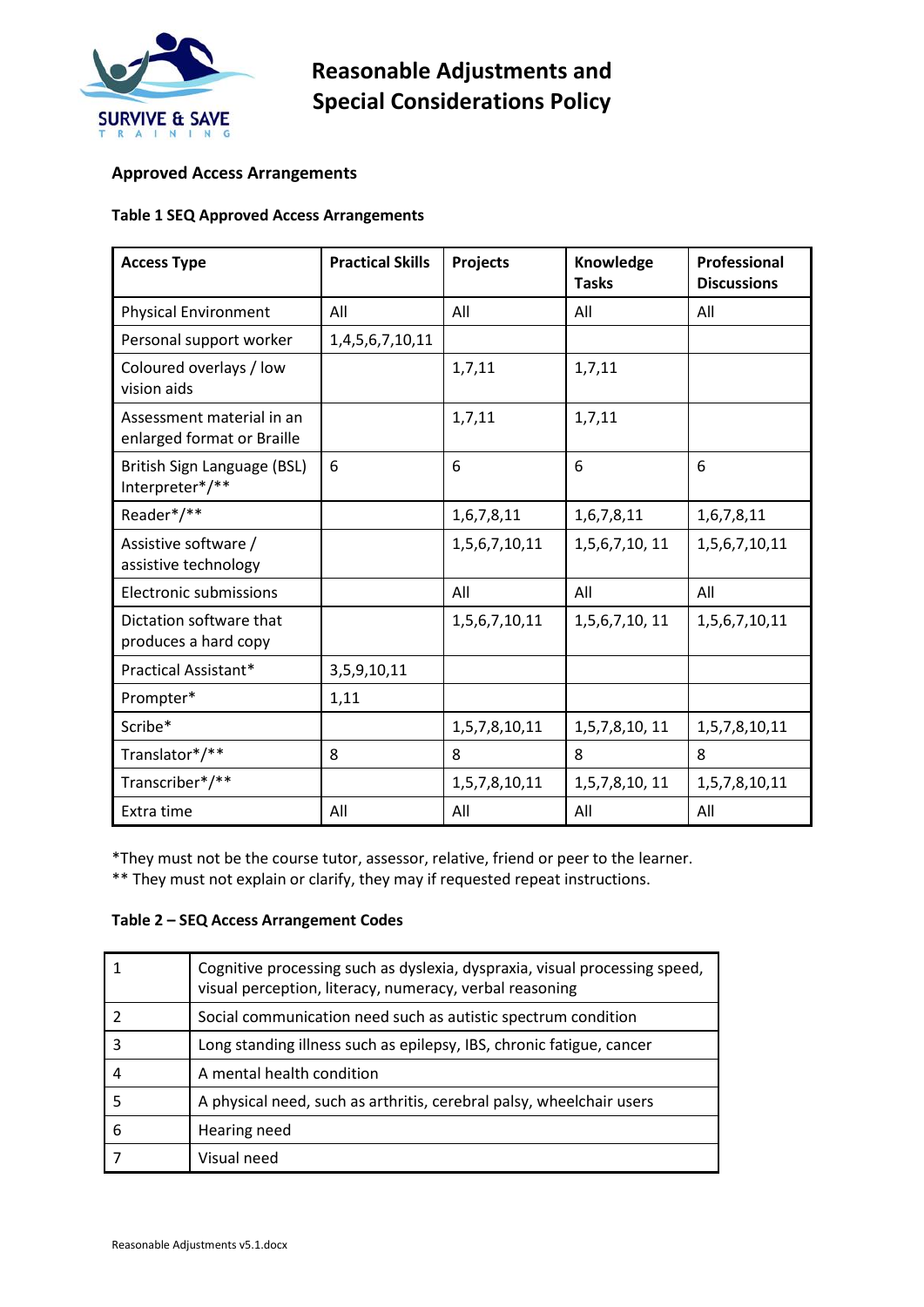

|     | English is Second Language                                 |
|-----|------------------------------------------------------------|
| -9  | A temporary illness                                        |
| -10 | A temporary injury                                         |
|     | A temporary disability, learning need or medical condition |

#### **Table 3 – RLSS Approved Access Arrangements**

| <b>Reasonable adjustment</b>                                                              | <b>Assessments NOT taken</b><br>under examination<br>conditions | Assessments taken under<br>examination conditions |
|-------------------------------------------------------------------------------------------|-----------------------------------------------------------------|---------------------------------------------------|
| Extra time up to 25%                                                                      | Permitted                                                       | Permitted/Apply *                                 |
| Extra time more than 25%                                                                  | Permitted                                                       | Permitted                                         |
| Supervised rest breaks                                                                    | Permitted                                                       | Permitted                                         |
| Change in the organisation of<br>assessment room                                          | Permitted                                                       | Permitted                                         |
| Separate accommodation within the<br>ATC/P                                                | Permitted                                                       | Permitted                                         |
| Taking the assessment at an alternative<br>venue                                          | Permitted                                                       | Permitted                                         |
| Use of coloured overlays, low vision aids,<br>tinted spectacles, CCTV and OCR<br>scanners | Permitted                                                       | Permitted                                         |
| Use of assistive software                                                                 | Permitted/Apply *                                               | Permitted/Apply*                                  |
| Use of bilingual and bilingual translation<br>dictionaries                                | Permitted                                                       | Apply                                             |
| Assessment Material in enlarged format                                                    | Permitted                                                       | Permitted                                         |
| Assessment material in Braille                                                            | Apply                                                           | Apply                                             |
| Language modified assessment material                                                     | Apply                                                           | Apply                                             |
| Assessment material in BSL                                                                | Apply                                                           | Apply                                             |
| Assessment material on coloured paper                                                     | Permitted                                                       | Permitted                                         |
| Assessment material in audio format                                                       | Apply                                                           | Apply                                             |
| Use of ICT                                                                                | Permitted/Apply *                                               | Permitted/Apply*                                  |
| Responses using electronic devices                                                        | Permitted/Apply *                                               | Permitted/Apply *                                 |
| Responses in BSL                                                                          | Permitted                                                       | Apply                                             |
| Responses in Braille                                                                      | Permitted                                                       | Apply                                             |
| Reader                                                                                    | Permitted                                                       | Permitted                                         |
| Scribe                                                                                    | Permitted                                                       | Apply                                             |
| <b>BSL/English interpreter</b>                                                            | Permitted                                                       | Apply                                             |